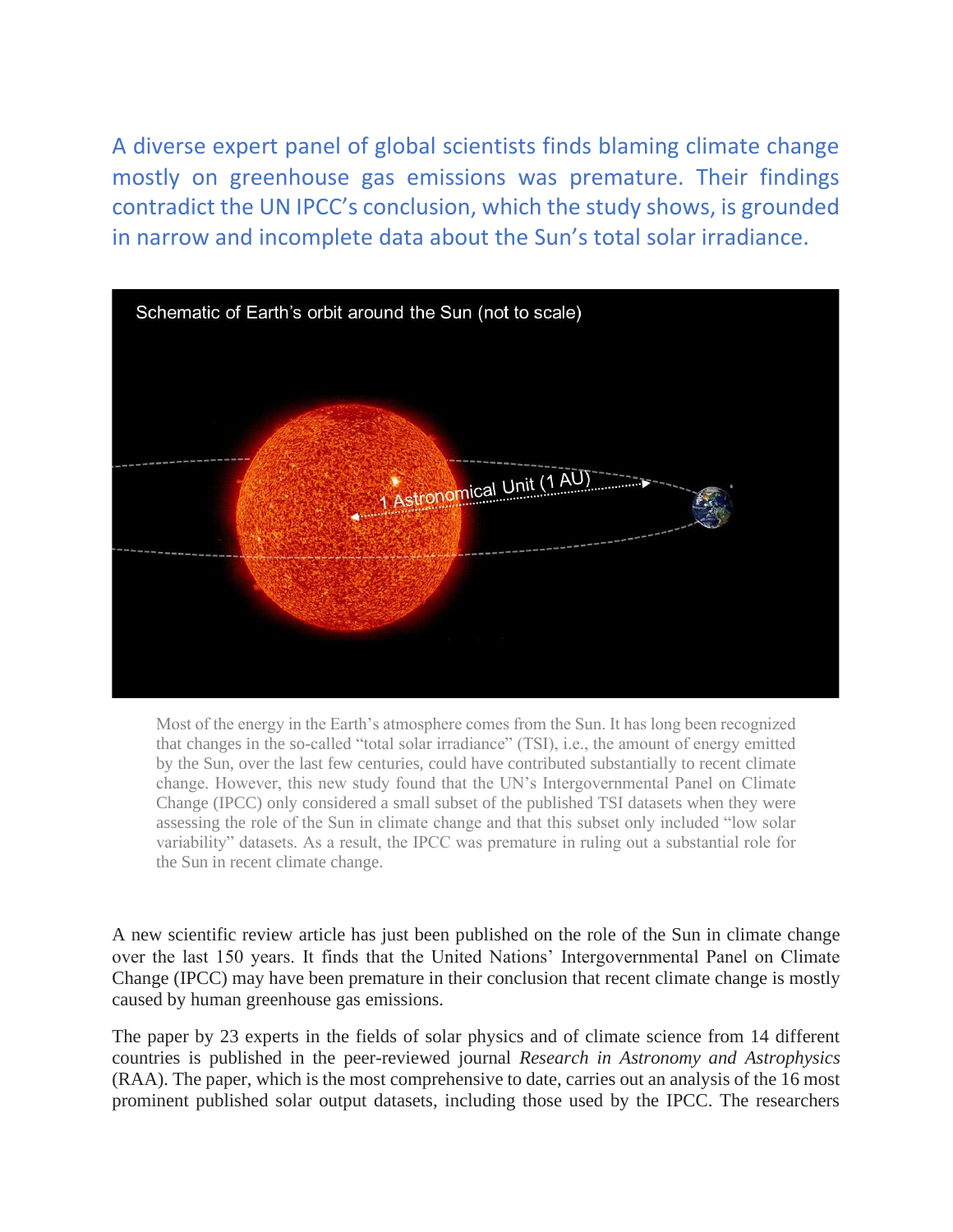compared them to 26 different estimates of Northern Hemisphere temperature trends since the 19<sup>th</sup> century (sorted into five categories), including the datasets used by the IPCC. They focused on the Northern Hemisphere since the available data for the early  $20<sup>th</sup>$  century and earlier is much more limited for the Southern Hemisphere, but their results can be generalized for global temperatures.



The "attribution" problem for Northern Hemisphere temperatures

The study found that scientists come to opposite conclusions about the causes of recent climate change depending on which datasets they consider. For instance, in the graphs above, the panels on the left lead to the conclusion that global temperature changes since the mid-19<sup>th</sup> century have been mostly due to human-caused emissions, especially carbon dioxide  $(CO_2)$ , i.e., the conclusion reached by the UN IPCC reports.

In contrast, the panels on the right lead to the exact opposite conclusion, i.e., that the global temperature changes since the mid-19th century have been mostly due to *natural* cycles, chiefly long-term changes in the energy emitted by the Sun.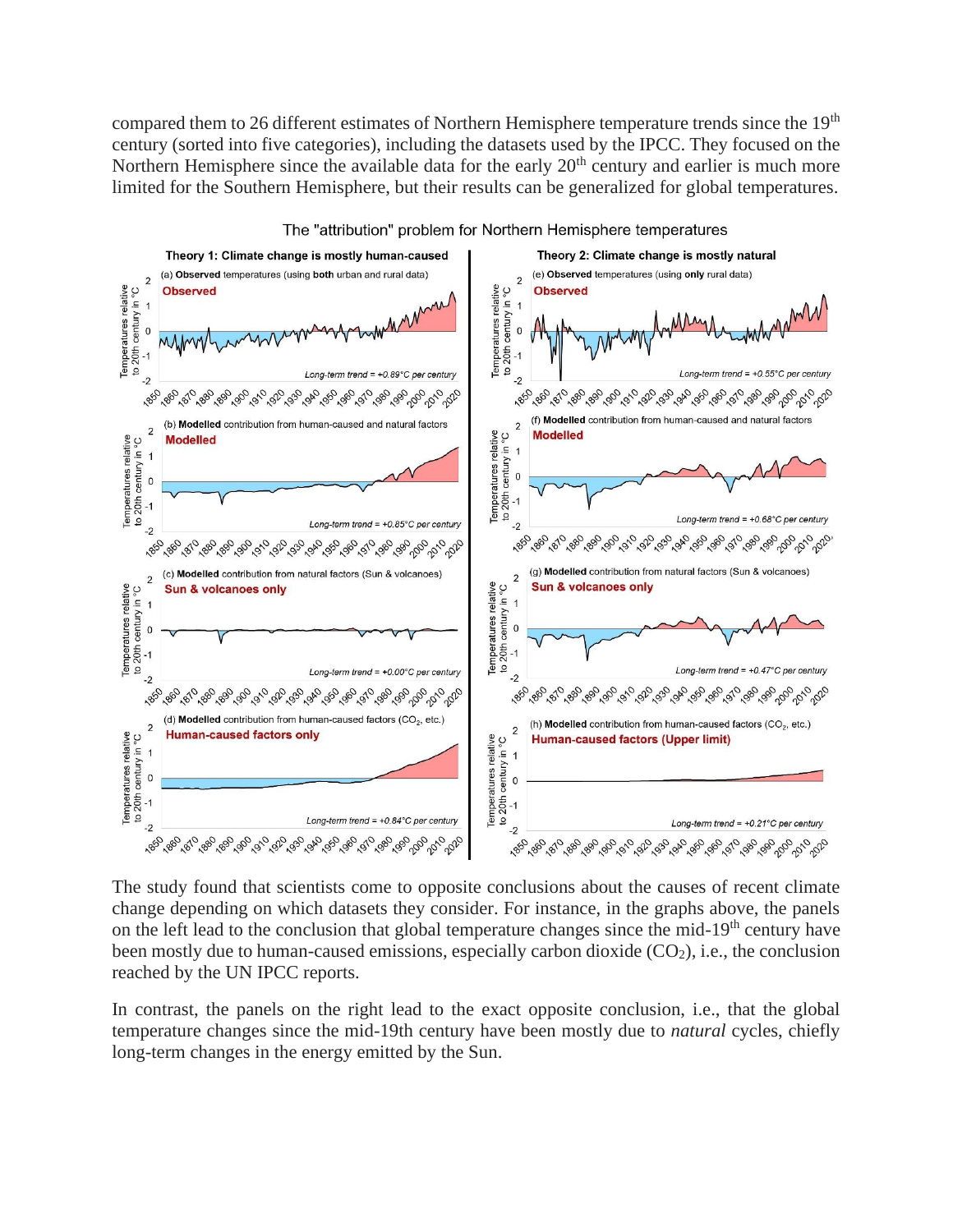Both sets of panels are based on published scientific data, but each uses different datasets and assumptions. On the left, it is assumed that the available temperature records are unaffected by the urban heat island problem, and so all stations are used, whether urban or rural. On the right, only rural stations are used. Meanwhile, on the left, solar output is modeled using the low variability dataset that has been chosen for the IPCC's upcoming (in  $2021/2022$ ) 6<sup>th</sup> Assessment Reports. This implies zero contribution from natural factors to the long-term warming. On the right, solar output is modeled using a high variability dataset used by the team in charge of NASA's ACRIM sunmonitoring satellites. **This implies that most, if not all, of the long-term temperature changes are due to natural factors.**

#### **Dr. Ronan Connolly, lead author of the study, at the Center for Environmental Research and Earth Sciences (CERES)**:

"*The IPCC is mandated to find a consensus on the causes of climate change. I understand the political usefulness of having a consensus view in that it makes things easier for politicians. However, science doesn't work by consensus. In fact, science thrives best when scientists are allowed to disagree with each other and to investigate the various reasons for disagreement. I fear that by effectively only considering the datasets and studies that support their chosen narrative, the IPCC have seriously hampered scientific progress into genuinely understanding the causes of recent and future climate change. I am particularly disturbed by their inability to satisfactorily explain the rural temperature trends*."

The 72 page review (18 figures, 2 tables and 544 references) explicitly avoided the IPCC's consensus-driven approach in that the authors agreed to emphasize where dissenting scientific opinions exist as well as where there is scientific agreement. Indeed, each of the co-authors has different scientific opinions on many of the issues discussed, but they agreed for this paper to fairly present the competing arguments among the scientific community for each of these issues, and let the reader make up their own mind. Several co-authors spoke of how this process of objectively reviewing the pros and cons of competing scientific arguments for the paper has given them fresh ideas for their own future research. The authors also spoke of how the IPCC reports would have more scientific validity if the IPCC started to adopt this non-consensus driven approach.

The full citation for the study is:

**R. Connolly, W. Soon, M. Connolly, S. Baliunas, J. Berglund, C. J. Butler, R. G. Cionco, A. G. Elias, V. M. Fedorov, H. Harde, G. W. Henry, D. V. Hoyt, O. Humlum, D. R. Legates, S. Luning, N. Scafetta, J.-E. Solheim, L. Szarka, H. van Loon, V. M. Velasco Herrera, R. C.**  Willson, H. Yan (晏宏) and W. Zhang (2021). How much has the Sun influenced Northern Hemisphere temperature trends? An ongoing debate. *Research in Astronomy and Astrophysics*, doi: 10.1088/1674-4527/21/6/131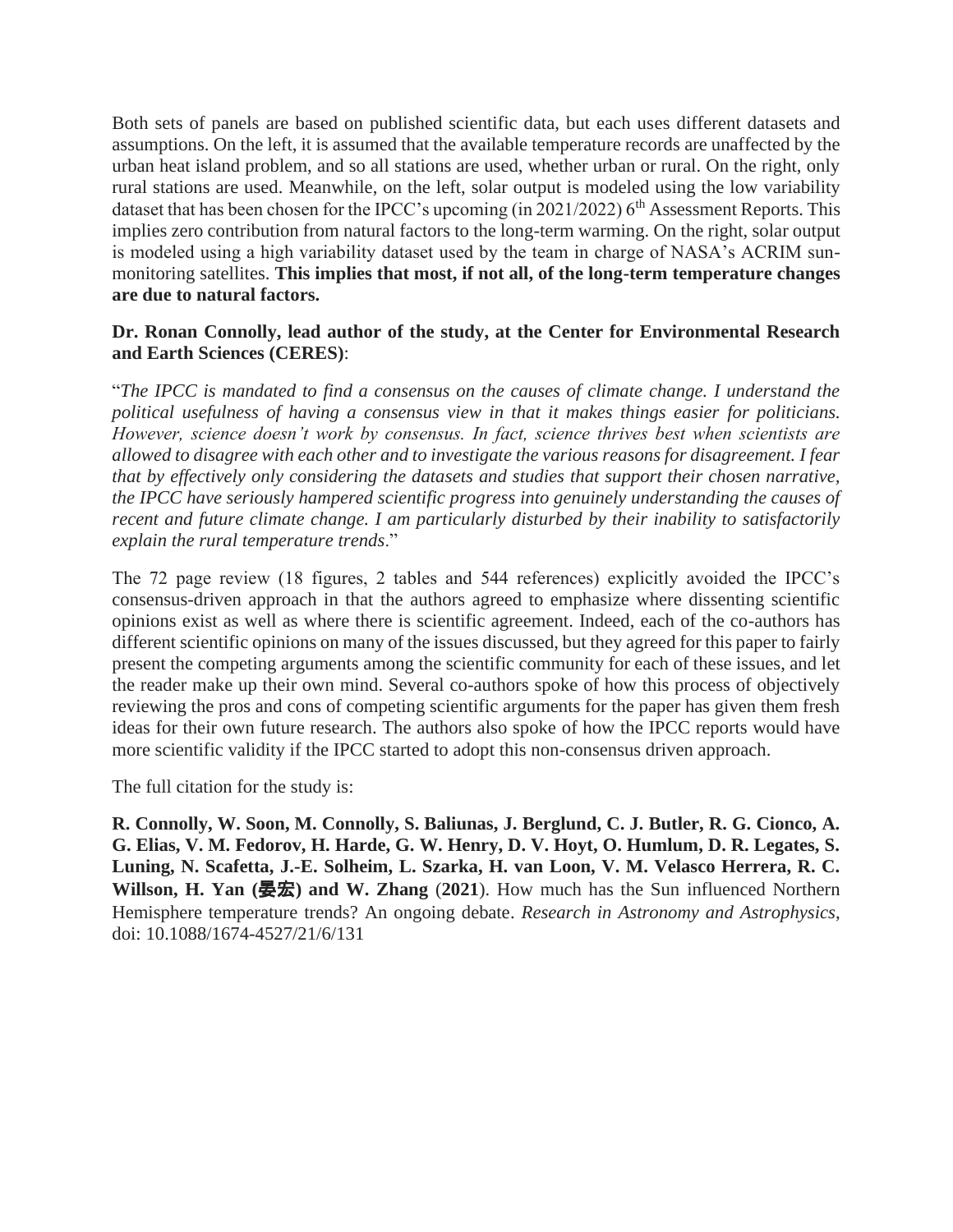# **Quotes from some of the other co-authors**

# **Víctor Manuel Velasco Herrera, Professor of Theoretical Physics and Geophysics at the National Autonomous University of Mexico (UNAM):**

"*This paper is very special in that all 23 co-authors set aside our research directions and specialties to produce a fair and balanced scientific review on the subject of sun-climate connections that the UN IPCC reports had mostly missed or simply neglected.*"

#### **Nicola Scafetta, Professor of Oceanography and Atmospheric Physics at the University of Naples Federico II (Italy):**

"*The possible contribution of the sun to the 20th-century global warming greatly depends on the specific solar and climatic records that are adopted for the analysis. The issue is crucial because the current claim of the IPCC that the sun has had a negligible effect on the post-industrial climate warming is only based on global circulation model predictions that are compared against climatic records, which are likely affected by non-climatic warming biases (such as those related to the urbanization), and that are produced using solar forcing functions, which are obtained with total solar irradiance records that present the smallest secular variability (while ignoring the solar studies pointing to a much larger solar variability that show also a different modulation that better correlates with the climatic ones). The consequence of such an approach is that the natural component of climate change is minimized, while the anthropogenic one is maximized. Both solar and climate scientists will find the RAA study useful and timely, as it highlights and addresses this very issue.*"

#### **Ole Humlum, Emeritus Professor of Physical Geography at the University of Oslo, Norway:**

"*This study clearly demonstrates the high importance of carefully looking into all aspects of all available data. Obviously, the old saying 'Nullius in verba' is still highly relevant in modern climate research.*"

# **Gregory Henry, Senior Research Scientist in Astronomy, from Tennessee State University's Center of Excellence in Information Systems (U.S.A.):**

*"During the past three decades, I have acquired highly precise measurements of brightness changes in over 300 Sun-like stars with a fleet of robotic telescopes developed for this purpose. The data show that, as Sun-like stars age, their rotation slows, and thus their magnetic activity and brightness variability decrease. Stars similar in age and mass to our Sun show brightness changes comparable to the Sun's and would be expected to affect climate change in their own planetary systems.*"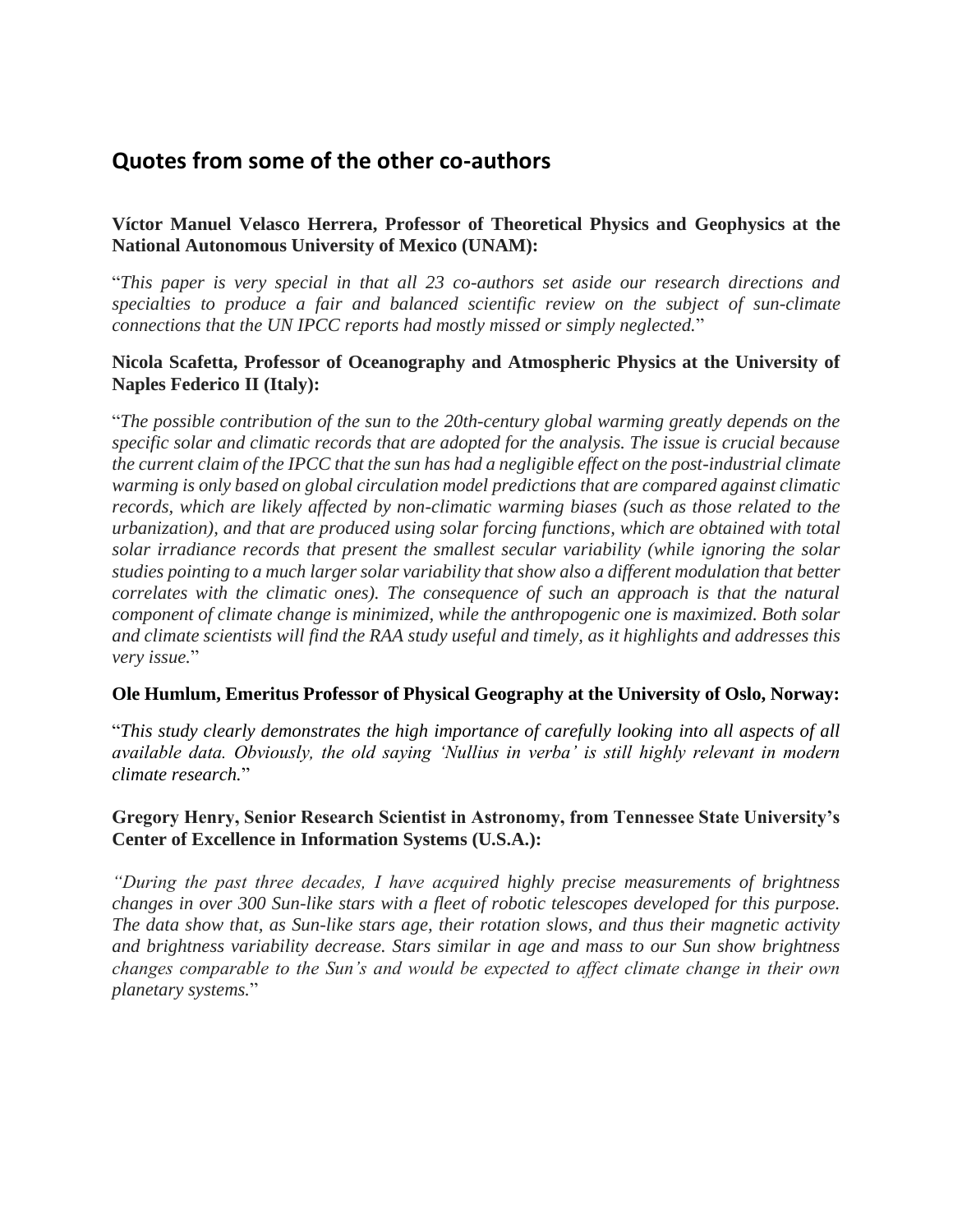## **Valery M. Fedorov, at the Faculty of Geography in Lomonosov Moscow State University, Russia**:

"*The study of global climate change critically needs an analytical review of scientific studies of solar radiation variations associated with the Earth's orbital motion that could help to determine the role and contributions of solar radiation variations of different physical natures to long-term climate changes. This paper steers the scientific priority in the right direction.*"

## **Richard C. Willson, Principal Investigator in charge of NASA's ACRIM series of Sunmonitoring Total Solar Irradiance satellite experiments (U.S.A.):**

"*Contrary to the findings of the IPCC, scientific observations in recent decades have demonstrated that there is no 'climate change crisis'. The concept that's devolved into the failed CO<sup>2</sup> anthropogenic global warming (CAGW) hypothesis is based on the flawed predictions of imprecise 1980's vintage global circulation models that have failed to match observational data both since and prior to their fabrication.* 

*The Earth's climate is determined primarily by the radiation it receives from the Sun. The amount of solar radiation the Earth receives has natural variabilities caused by both variations in the intrinsic amount of radiation emitted by the Sun and by variations in the Earth-Sun geometry caused by planetary rotational and orbital variations. Together these natural variations cause the Total Solar Irradiance (TSI) at the Earth to vary cyclically on a number of known periodicities that are synchronized with known past climatic changes.*"

### **WeiJia Zhang, Professor of Physics at Shaoxing University (China) and a Fellow of the Royal Astronomical Society (UK):**

"*The quest to understand how the Earth's climate is connected to the Sun is one of the oldest science subjects studied by the ancient Greeks and Chinese. This review paper blows open the mystery and explains why it has been so difficult to make scientific advances so far. It will take the real understanding of fluid dynamics and magnetism on both the Sun and Earth to find the next big leap forward.*"

# **Hong Yan (**晏宏**), Professor of Geology and Paleoclimatology at the Institute of Earth Environment and Vice Director of the State Key Laboratory of Loess and Quaternary Geology in Xi'an, China**:

"*Paleoclimate evidence has long been informing us of the large natural variations of local, regional and hemispheric climate on decadal, multidecadal to centennial timescales. This paper will be a great scientific guide on how we can study the broad topic of natural climatic changes from the unique perspective of external forcings by the Sun's multi-scale and multi-wavelength impacts and responses*."